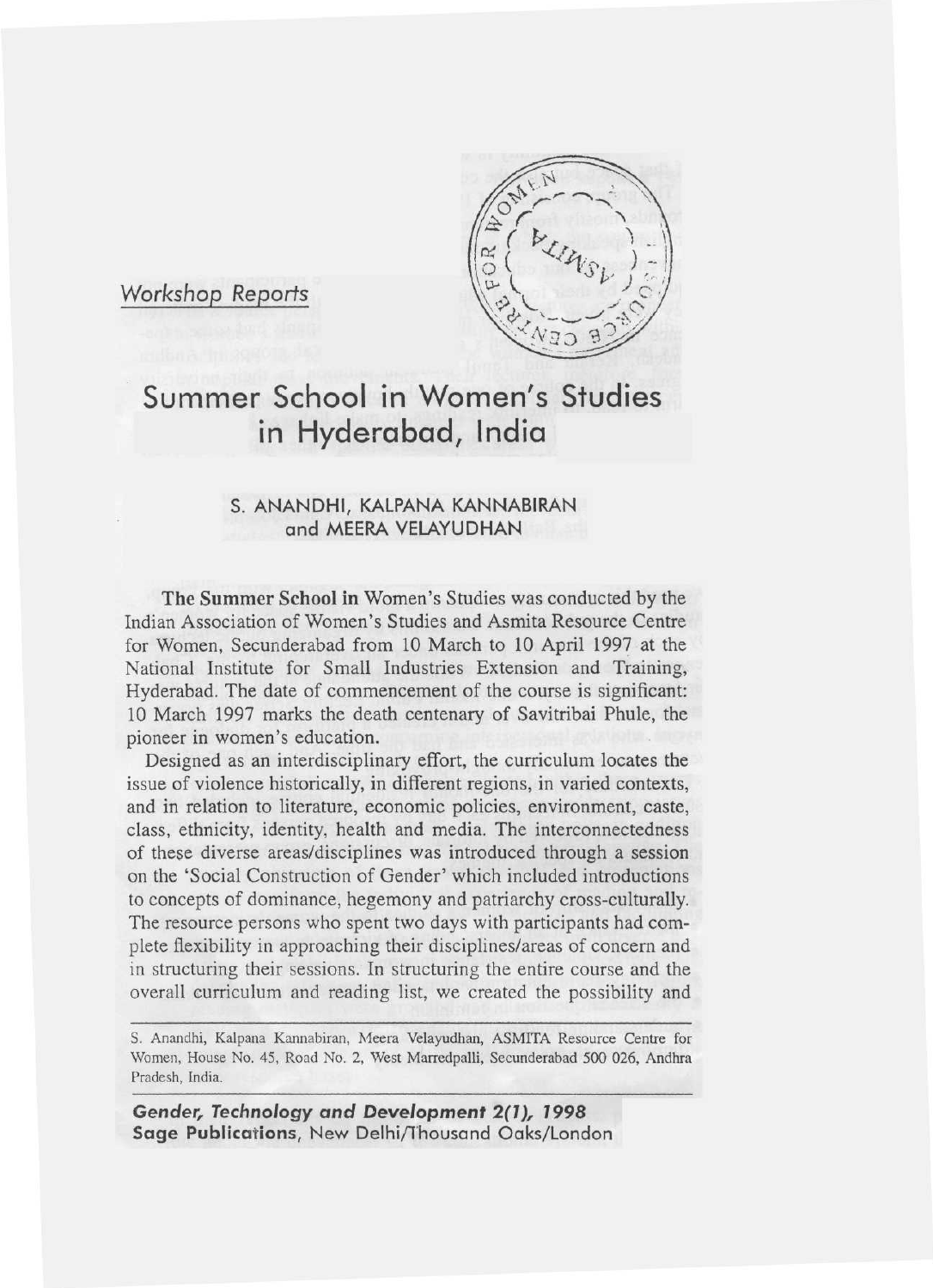## 148 **B** Gender, Technology and Development 2 (1), 1998

space for this flexibility in ways that enhanced not only the potential of that space but also the comprehension of the students.

The group, consisting of 19 students, came from very diverse backgrounds, mostly from regional universities in the south and from non-English speaking backgrounds. The group was also representative of unevenness in our educational system, and the participants were not equipped by their formal education to deal with the reading material they were given. However many of the participants had some experience in NGOs, women's groups and political groups in Andhra Pradesh, Kerala and Tamil Nadu in addition to their university degrees. In the course of one month, however, every participant had learnt to read, to interlink readings, to make linkages between readings and political reality and to help each other plough through difficult and complex material.

Those invited for guest lectures included Neera Desai, Vasanth Kannabiran, Jasodhara Bagchi, U. Vindhya, Ammu Joseph, Gabriele Dietrich, Srilatha Batliwala, Maithreyi Krishnaraj, Padmini Swaminathan, Uma Chakravarti, Kumari Jayawardena, Rama Melkote, Ritu Menon and Kumud Pawde. Alongside the sessions with the group, we used this opportunity to open up a more visible space for women's studies in the public arena. We did this by organizing public lectures by each of the resource persons under an overarching theme 'Challenges to Women's Studies.' While the attendance at the lectures was far from satisfactory, a one-month Public Lecture Series was organized for the first time ever and it created a platform for dialogue for anyone who was interested and had the time. And each one of the lectures was extremely thought-provoking.

The schedule for the one-month residential course included two hours of classroom lectures each day by resource persons from different disciplines, followed by tutorials, discussions, group presentations and seminars on specific themes:

- the relationship of women's studies to the women's movement
- the relevance of an understanding of violence in women's studies
- memory, violence, resistance in women's writings
- ideology, representation, violence and gender in the mass media
- the science question in feminism
- understanding feminist historiography
- feminist critiques of economic theory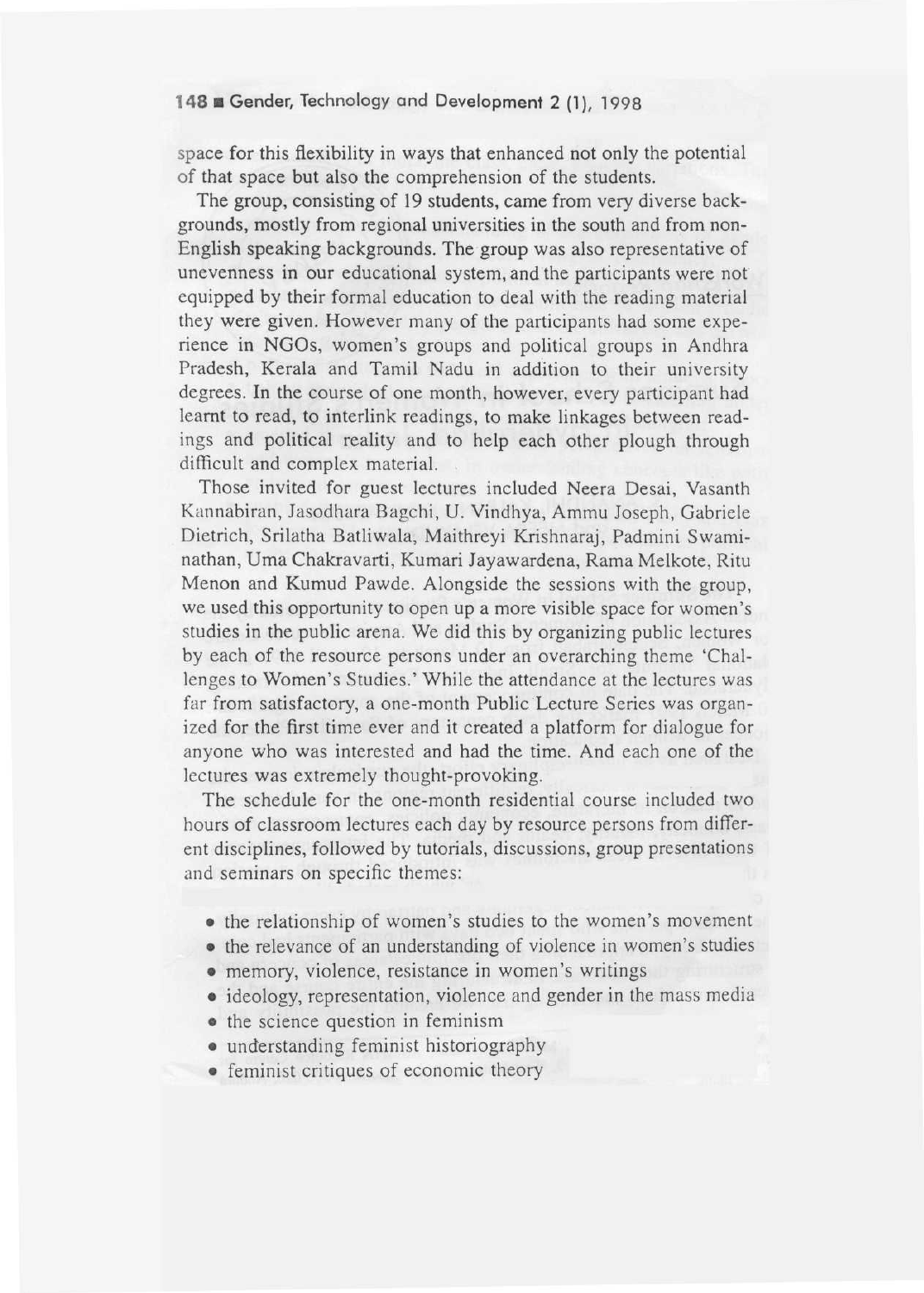The significant elements in the manner in which the course had been structured was:

- 1. The resource persons invited to deliver the lectures are pioneers in women's studies and in incorporating gender concerns within disciplines and are also active in the women's movement and in popular mass movements. Their lectures, therefore, foregrounded the importance of an interdisciplinary feminist perspective and its necessary linkages with politics.
- 2. The readings for specific disciplines/areas were compiled in consultation with the resource persons, while the main body was identified and selected by the coordinators keeping in mind the objectives and conceptualization of the course. A total of 150 articles in different disciplines from diverse regions across the world were identified for the course and distributed to participants in eight parts. Apart from this, a makeshift library with a collection of at least 200 women's studies texts and 30 video films on women's issues were made available for reference on the campus.
- 3. The participants formed themselves into three groups: Anveshana, Manavi, Chetana. They took turns chairing the classroom lectures, moderating discussions, and constituted a committee to look into any issues concerning interpersonal relations, logistics, accommodation, food, etc.
- 4. Readings and discussions were conducted within these groups and the group dynamics involved overcoming/addressing issues of class, caste, region, language, personality traits, in addition to studying and understanding the course material together. The primary objective of these group readings and presentations was to transform the individual experience of reading and researching into a collective one by encouraging and facilitating interpersonal relations among the participants from diverse academic and social backgrounds through sharing knowledge and developing reflective skills. In keeping with this objective, the reading materials were grouped and classified thematically as well as discipline-wise to enable each participant to acquire interdisciplinary learning skills and develop an interdisciplinary resource base.

In their reflections on the Summer School Process, participants wrote about the unevenness of the educational system, the state of